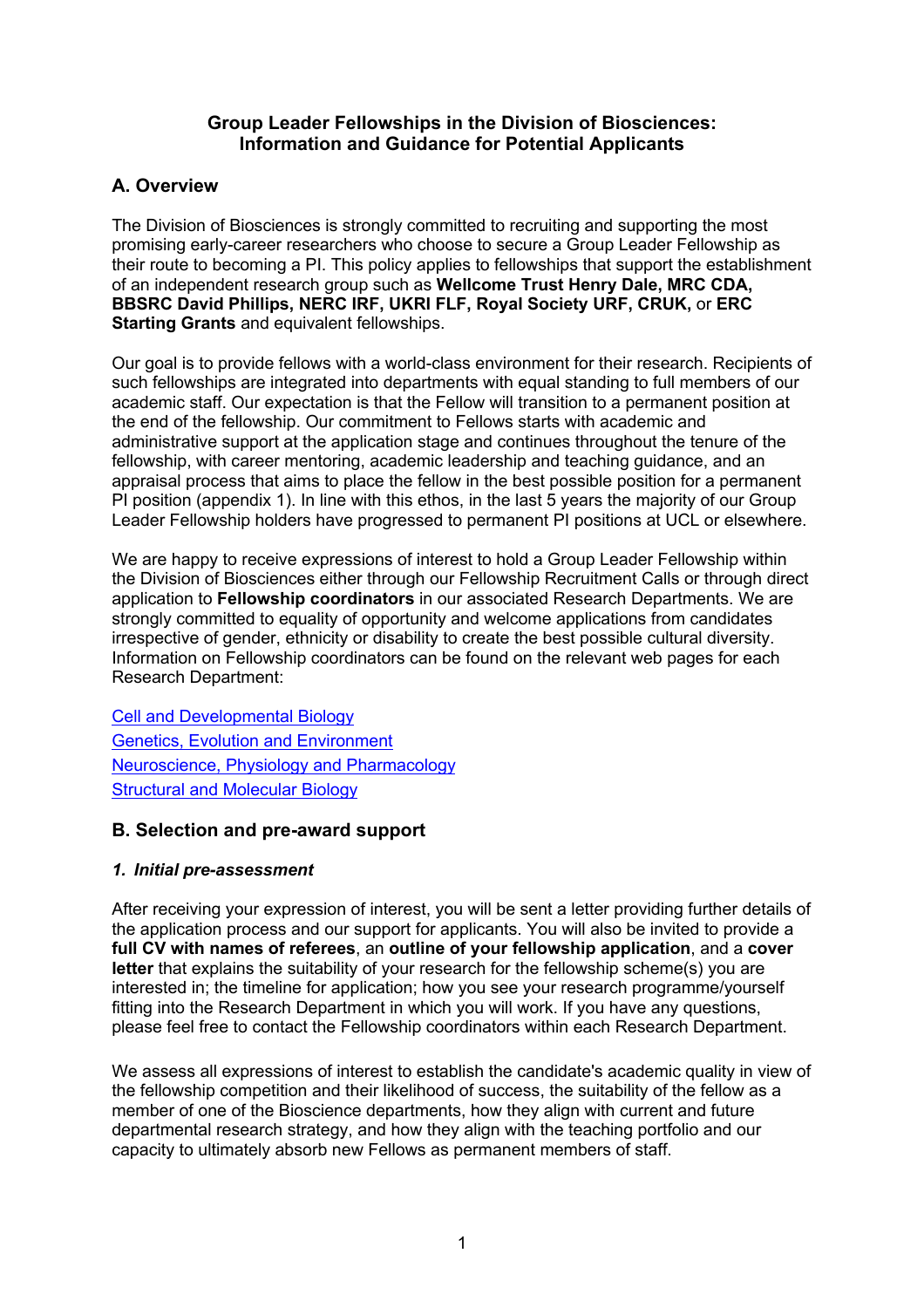### *2. Face-to-face meeting and research seminar*

For potential applicants who pass the pre-assessment, we will arrange a departmental visit and research seminar to further assess your suitability as a fellowship candidate. At the same time, the visit also allows you to discover the environment and facilities we provide, get to know the departmental staff, research portfolio and culture, and better understand the 'package' of support we offer.



Your seminar will be open to the entire Research Department (all staff and students) and should present your recent work and fellowship plans. One-to-one meetings will be arranged with the Head of Research Department (HoRD), Fellowship coordinators, relevant PIs and Centre Directors (where appropriate). We will also arrange meetings with current fellows from different career stages and a tour of relevant facilities. If a visit in person is not possible, one-to-one conversations and a research talk will be conducted over Skype/Zoom.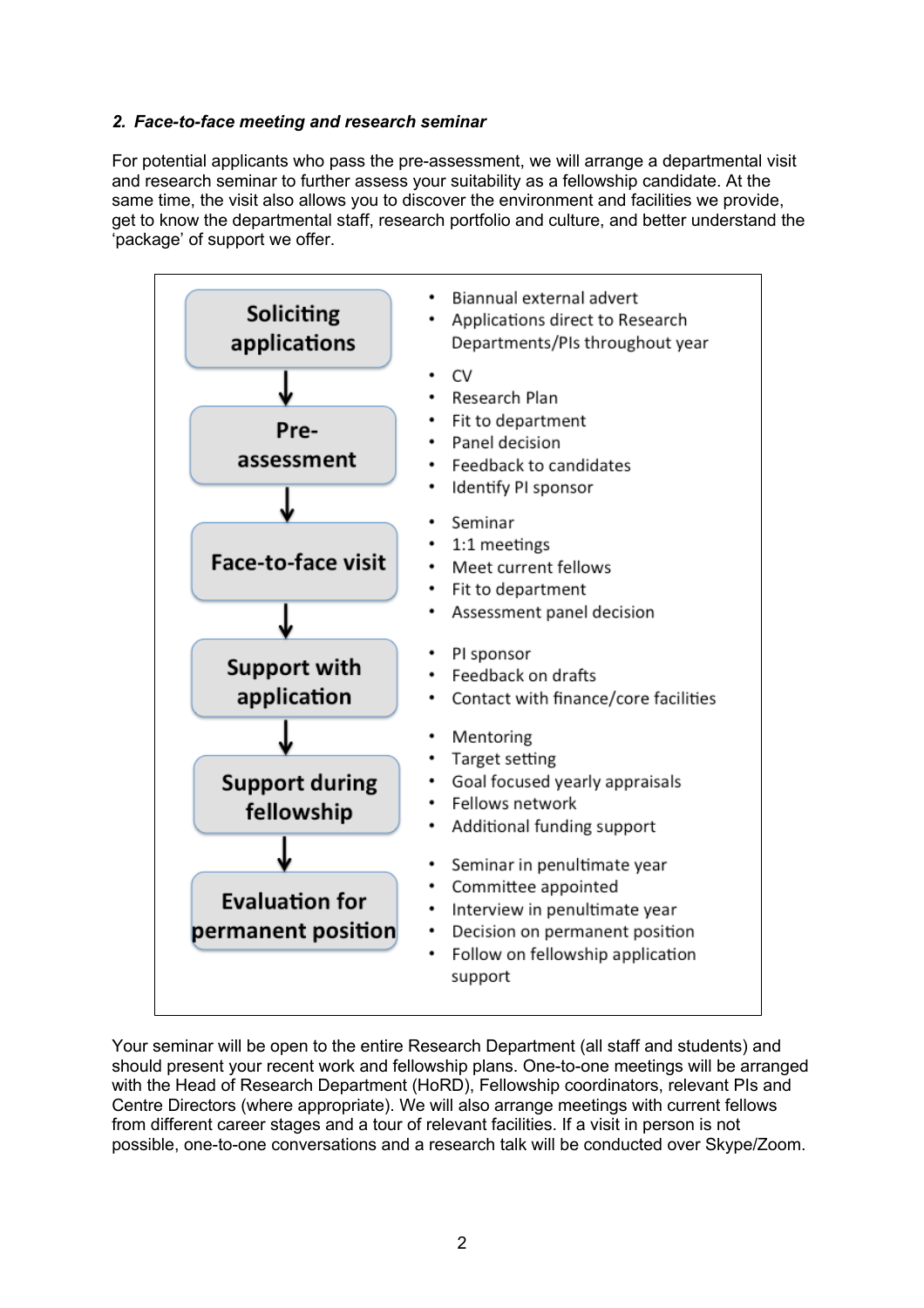After your visit, a decision will be made on whether we will commit to sponsoring you to apply for a Group Leader Fellowship.

### *3. Support for preparation of fellowship application*

Following a decision to support your application, the departmental Fellowship coordinator will direct you to the necessary administrative contacts (e.g. finance office), and ensure that any documentation accompanying your application is provided (e.g. institutional commitment or departmental letters of support).

To provide assistance with the scientific aspects of your application, a PI within the department will be identified as your sponsor. This person will be close to your research field and be responsible for supporting you throughout the application process. They will assist you with developing and preparing your application, including giving feedback on draft proposals and put you in contact with specialist core facilities.

For candidates who are shortlisted for interview, we will hold mock interviews with a panel of 3-4 PIs with relevant specialist and generalist expertise of the research area and previous membership of Research Council Fellowship Panels. In these practice sessions, feedback on presentations will be provided, and questions will be asked that are similar to those that candidates may encounter, or in our experience tend to feature in fellowship interviews. General advice on preparation and interview technique will also be provided.

# **C. Post-award support**

From the outset, we endeavour to provide Group Leader Fellows with the guidance and support required to maximise your potential and thus obtain a permanent position. All Group Leader Fellows will be appointed at Grade 8 on the UCL salary scale, with annual increments and consideration for promotion following the same regulations as other members of academic staff.

# *1. Membership of the Biosciences Fellowship Network:*

Upon arriving at UCL, you will be welcomed into the Biosciences Fellows' Network. This Fellow-led community provides peer support and mentoring for fellows at each stage in their career through social events (where fellows can discuss any aspect of academic life or research), research talks and workshops to aid career development (e.g. lab management, communication, teaching, public engagement, engagement with industry or career paths).

#### *2. Mentoring and guidance*

New Fellows will be integrated into the Division-wide mentoring scheme for early-career researchers and assigned a more senior member of staff to guide them through the challenges of establishing themselves as independent researchers.

Through regular meetings with your mentor and HoRD, you will be provided with specific guidance with regard to the pathway and activities that fellows should engage in to help secure a permanent position. The assessment criteria that will be used to judge success will be explained (e.g. research outputs, contributions to education, external engagement and departmental/divisional citizenship, as set out in the UCL Academic Careers Framework). Progress within the context of these expectations and criteria will be formally appraised once a year in your annual appraisal/staff review and one-to-one meetings with the HoRD. The Division is committed to providing Fellows with the time and support needed for their professional development through a comprehensive range of training programmes and development opportunities.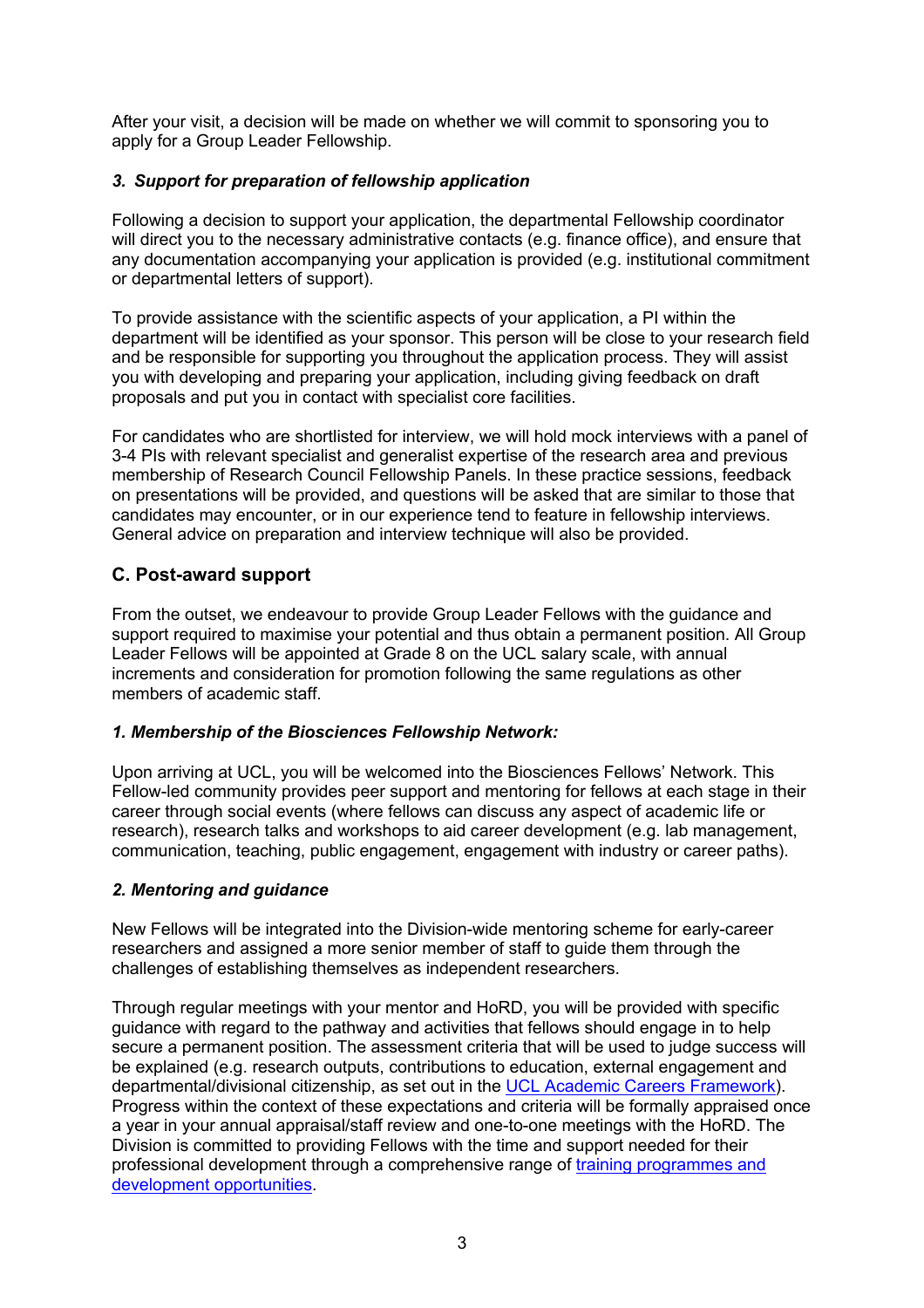# *3. Additional support for research*

The UCL Wellcome Institutional Strategic Support Fund and other Faculty/Division funds can provide strategic support for the establishment of new research groups, programmes and/or laboratories. Newly recruited fellows will be helped by their mentor and HoRD to apply for these funds to complement their fellowship resources where applicable, e.g. by purchasing essential equipment, recruiting additional research staff, maintaining animal lines, or providing access to core facilities. Importantly, these funds can not only help ensure the goals of your fellowship are reached, but also help fellows explore new avenues of research which may form the basis of additional grant applications and thus ensure long term success.

#### *4. Supervising PhD, Masters and undergraduate students*

Fellows are able to apply for PhD students to join their labs through the different PhD programmes available at UCL, or through externally funded PhD programmes. They need to complete relevant training for supervisors and work within a supervisory team that includes more senior members of their Department. They can also supervise Masters and undergraduate projects.

#### *5. Additional funding support beyond the end of fellowship*

Fellows are encouraged to apply for Research Council grants during the tenure of their fellowship even if the awarded grant runs beyond the end date of their fellowship. In such cases, discussion with your HoRD is essential prior to application as your salary would need to be underwritten for the period beyond the end of your current fellowship, which requires Divisional approval.

# **D. Securing a permanent position at UCL**

All Group Leader Fellows are reviewed in the penultimate year (or earlier) of their Fellowship to establish whether they have met the expectations set in order to transition to a permanent academic position. To ensure a fair, transparent and consistent review process, Fellows are assessed on criteria set out in the UCL Academic Careers Framework. Achievements will be judged according to level of seniority and duration of the fellowship at the point of assessment. While it is recognized that the emphasis of the effort will be on Research, fellows are expected to have developed meaningful Education, Enterprise and External Engagement, Institutional Citizenship activities, and commitment to Equality Diversity and Inclusion.

#### *1. Appointment of a review panel*

The Fellow will be reviewed by a panel appointed by the Divisional Director in consultation with the Fellow's HoRD. The panel will normally include the Director of the Division, the HoRD, the FLS Vice Dean for Research and up to two other senior members of the Division (or three if HoRD or Vice-Dean are not attending due to conflict of interest). Members from outside the Division will be appointed if expertise is not available in the Division. Candidates will be asked to follow UCL promotion guidance and submit a personal statement, CV and publication list (using UCL's templates). Documents should be submitted two months in advance to the review panel to allow for academic references to be taken up.

#### *2. Research talk*